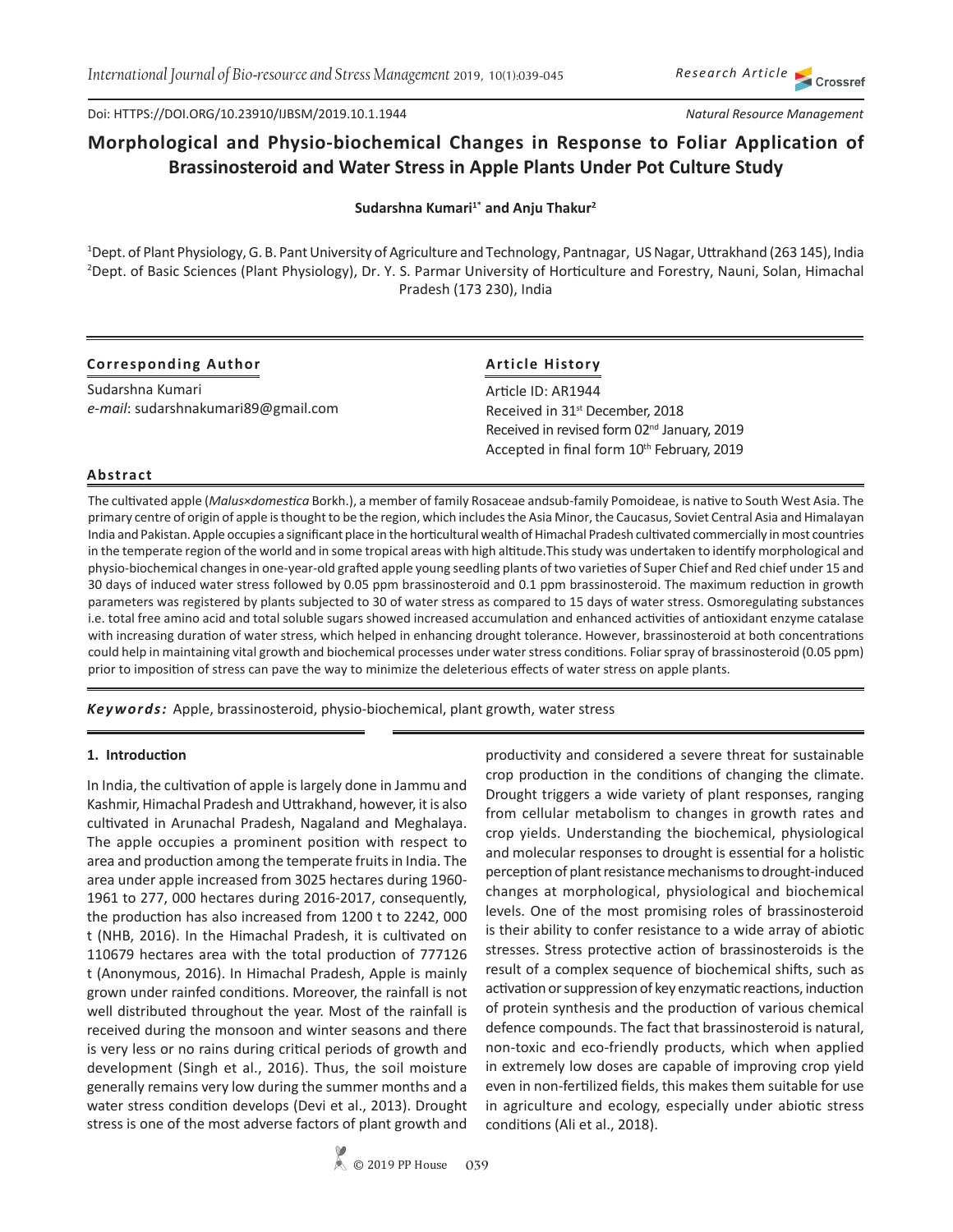#### **2. Materials and Methods**

The experiment was conducted at an elevation of 1250 m above mean sea level at 30° 51'N latitude and 76° 11'E longitude in the Department of Fruit Science, Dr Yashwant Singh Parmar University of Horticulture and Forestry, Nauni, Solan, Himachal Pradesh. The experimental orchard lies under the sub-temperate, sub-humid mid-hill agro-climatic zone II of Himachal Pradesh where, summer is moderately hot during May-June while, winter is quite severe during December-January. The annual rainfall ranges between 110-120 cm and the major amount of which is received from mid-June to September. The suitable methodology has been used to understand the response of apple seedlings to different levels of imposed conditions of water stress alone and in combination with different concentrations of brassinosteroid under controlled conditions. One-year-old seedlings of apple varieties i.e. Super chief and Red chief were planted in plastic pots of 85×30 cm<sup>2</sup> (diameter×height) and filled with soil and FYM (3:1). Planting was done under natural condition, in the first week of February 2016. Various treatments comprised of control (No water stress); water stress for 15 days; brassinosteroid 0.05 ppm followed by 15 days water stress; brassinosteroid 0.10 ppm followed by 15 days water stress; control (To compare 30 days water stress); water stress for 30 days; brassinosteroid 0.05 ppm followed by 30 days water stress; brassinosteroid 0.10 ppm followed by 30 days of water stress.

Water stress conditions were imposed by withholding watering for 15 and 30 days respectively. Before subjecting plants of both varieties to water stress conditions, pots were brought to the field capacity. Well-watered control was maintained at nearly field capacity for comparison. The plants were allowed to experience water stress conditions for 15 and 30 days withholding water. Observations regarding growth parameters, viz. plant height and leaf area were recorded according to standard procedures and photosynthetic rate with LICOR-6200 portable photosynthesis system during the study. The total free amino acid content in leaves of the same age of unstressed and stressed plants was estimated by the method described by Lee and Takahasi, 1996. Proline content was estimated by the method of Singh et al., 1972. Two g fresh material i.e. leaves of same age after 15 and 30 days from control and stressed plants were taken and homogenized with 10 ml of methanol: chloroform: water in 12:5:1 ratio and centrifuged at 5000 rpm for 15 min. Final volume was made exactly 10 ml after centrifugation. Thereafter, supernatant was taken in a separating funnel and 6 ml of chloroform with 4 ml of water was added to it and mixed thoroughly and kept as such for 5 min. Lower layer of pigment was discarded, whereas the upper layer was taken and final volume was made up to 10 ml with distilled water. This served as the extract for estimation of proline.Same procedure for extraction of peroxidase Abohatem et al. (2011). Data on plant growth and biochemical characteristics of apple cultivars to determine the

significance of differences were analyzed by using Completely Randomized Design (CRD) with three replications. All data were subjected to two way factorial ANOVA carried out using the SPSS computer package (SPSS Inc. USA).

#### **3. Results and Discussion**

All the growth characteristics viz. plant height, leaf area, photosynthetic rate, canopy temperature depression, total free proline, total free amino acids and peroxidase were found higher for 30 days duration as compared to 15 days duration in both varieties viz. Super chief and Red chief. Among treatments, all growth parameters were maximum in control i.e. unstressed plants, whereas minimum in water stress alone. Maximum per cent reductions in plant height (13.73 and 15.57%) were observed in plants subjected to 30 days of water stress, whereas minimum reductions i.e. 4.29 and 4.91% were registered by brassinosteroid 0.05 ppm under 15 days of water stress below control in Super chief and Red chief, respectively (Figure 1). Highest per cent reductions in leaf area were 12.91 and 14.20% in plants subjected to 30 days of water stress, whereas lower reductions 2.21 and 2.82% were registered by brassinosteroid 0.05 ppm under 15 days of water stress below control in Super chief and Red chief, respectively (Figure 2). Maximum photosynthetic rates (11.62 and 10.93  $\mu$  mol/m<sup>2</sup>/s) were observed in control after 30 days, whereas minimum photosynthetic rates i.e. 6.61 and 7.01  $\mu$  mol/m<sup>2</sup>/s were recorded in plants subjected to 30 days of water stress. Brassinosteroid 0.05 ppm showed photosynthetic rates (8.45 and 8.32  $\mu$  mol/m<sup>2</sup>/s) under 30 days of water stress in varieties Super chief and Red chief respectively (Figure 3). Canopy temperature depression showed maximum per cent reductions (44.20 and 38.65% below control) in plants subjected to 30 days of water stress, whereas minimum reductions (56.42 and 53.80% below control) were registered by brassinosteroid 0.05 ppm under 15 days of control for Super chief and Red chief respectively (Figure 4).

Biochemical characteristics i.e. total free proline, total free amino acids, and peroxidase was significantly higher for 30



Figure 1: Per cent reduction in plant height of water stressed apple plants.Vertical bar represent mean of three replication ±SEm and LSD (*p*≤0.05)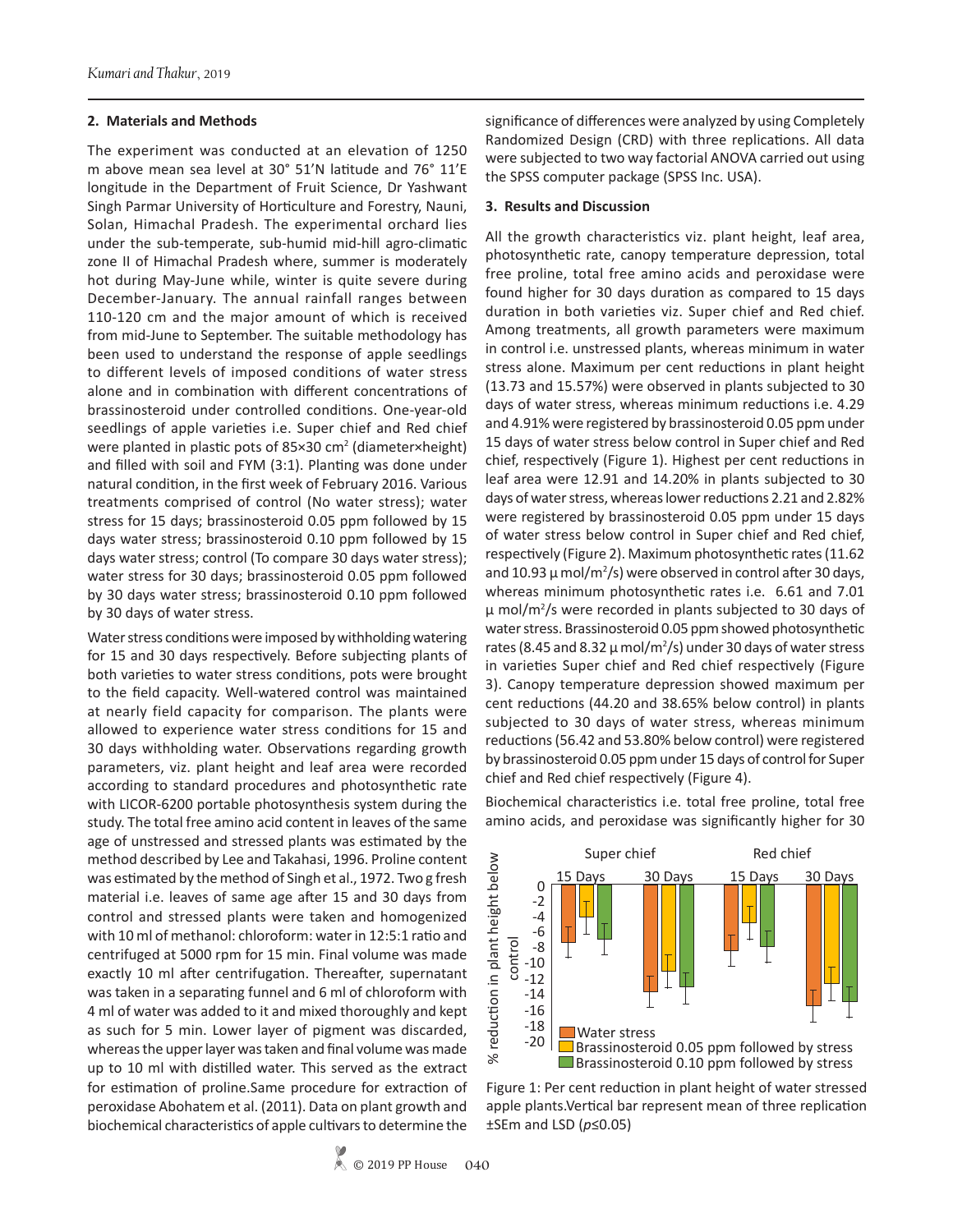

Figure 2: Per cent reduction in leaf area of water stressed apple plants.Vertical bar represent mean of three replication ±SEm and LSD (*p*≤0.05)



Figure 3: Per cent reduction in photosynthetic rate of water stressed apple plants. Vertical bar represent mean of three replication ±SEm and LSD (*p*≤0.05)



Figure 4: Canopy temperature depression (°C) of water stressed apple plants. Vertical bar represent mean of three replication ±SEm and LSD (*p*≤0.05)

days duration and lower for 15 days duration in varieties viz. Super chief and Red chief respectively. Among treatments maximum accumulation of total free proline, total free amino acids and soluble sugars were registered in water stress

alone, whereas minimum was recorded for unstressed plants (control) for both the cultivars. In variety Super chief and Red chief maximum free amino acid content (57.65 and 58.51 mg  $g^{-1}$  respectively) (Figure 5) and total free proline (36.70 and 36.95 mg  $g^{-1}$  respectively) were recorded for 30 days of water stress (Figure 6). However, lesser accumulation of these substances was recorded under 15 days of unstressed plants, which were closely followed by brassinosteroid 0.05 ppm in both varieties. The activities of enzymes were significantly affected by water stress treatments. Maximum per cent increased in peroxidase (119% above control) were registered by brassinosteroid 0.05 ppm under 30 days of water stress, whereas minimum activity was observed in variety Super chief and Red chief respectively (Figure 7). Brassinosteroid helped in enhancing the activities of antioxidant enzymes over the activities in stressed plants. Maximum soil moisture content was recorded for control i.e. 30.50 and 30.66% after 30 days, whereas minimum soil moisture content 9.82 and 9.73% was recorded for 30 days of stress in Super chief and Red chief respectively (Figure 8). Brassinosteroid 0.05 and 0.10 ppm showed higher soil moisture content than water stress alone.



Figure 5: % increase in total free amino acids of water stressed apple plants. Vertical bar represent mean of three replication ±SEm and LSD (*p*≤0.05)



Figure 6: % increase in total free proline of water stressed apple plants. Vertical bar represent mean of three replication ±SEm and LSD (*p*≤0.05)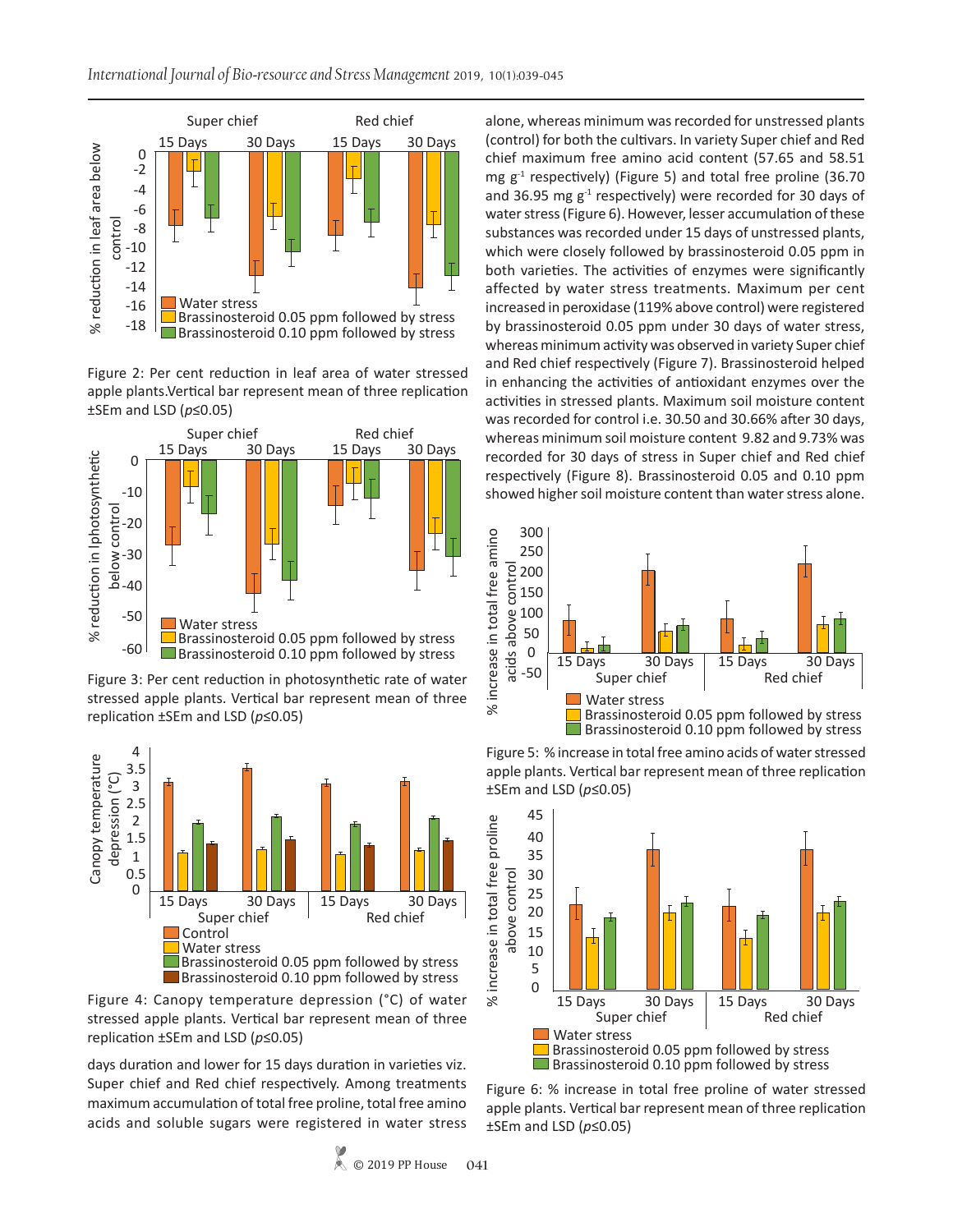

Figure 7: Per cent increase in peroxidase activityof water stressed apple plants. Vertical bar represent mean of three replication ±SEm and LSD (*p*≤0.05)



Figure 8: Soil moisture (%) content of water stressed apple plants. Vertical bar represent mean of three replication ±SEm and LSD  $(p \le 0.05)$ 

Both the varieties of apple i.e. Super chief and Red chief were equally sensitive to water stress and brassinosteroid.

During the course of the present investigation, the plant growth and physio-biochemical parameters were significantly influenced both by treatments as well as durations in oneyear-old plants of both varieties viz. Super chief and Red chief. Water stress suppresses the photosynthesis by reducing the leaf area, closing the stomata and checking the activity of dehydrated protoplasmic machinery (Taizand Zeiger, 1998). Alleweldtand Ruhl, (1982) also reported 33 to 48% reduction in photosynthetic rate in plants grown under water stress conditions. Boyer, (1976) noted that photosynthesis was partially or completely inhibited by water stress, but prolonged water deficits resulted in photosynthetic acclimation to water stress. The linear correlation between photosynthesis and stomatal conductance in apple trees under water stress might be responsible for the reduction in leaf area and

photosynthetic rate (Davies and Lakso, 1979). Water limitation has numerous effects on photosynthesis that have been reported extensively. The initial effect of water limitation on photosynthesis is usually due to stomatal closure, which may close because of root signal because of low turgor pressure in guard cells. Non-stomatal inhibition of photosynthesis during water stress normally accounts for a larger proportion of photosynthetic inhibition as water potential becomes lower. All these inhibitions may occur concurrently (Osmond and Grace, 1995). Our studies indicated that brassinosteroid at both concentrations was found beneficial in contracting the deleterious effects of water stress on physiological parameters.

Water stress for 15 and 30 days led to the reduction in canopy temperature depression with a higher reduction in 30 days stressed plants. Pretreatment with brassinosteroid both at 0.05 and 0.10 ppm concentrations before imposing water stress resulted in reversing the effects of water stress by maintaining higher values of CTD as compared to stress. Thus, brassinosteroid was found beneficial in minimizing the deleterious effects of water stress on apple varieties i.e. Super chief and Red chief. In general, CTD has been used to assess plant water relationship because it represents an overall, integrated physiological response to drought and high temperature. CTD is affected generally by biological and environmental factors like water status of soil, wind, evapotranspiration, cloudiness, plant metabolism, air temperature and relative humidity (Reynolds et al., 2001). Higher CTD is a desirable parameter since it reflects the cooler canopies, which help in maintaining the proper balance between anabolic and catabolic processes and in minimizing the deleterious effects of water stress. Therefore, the canopy temperature depression also reflects the need for irrigation. Higher canopy temperature lower CTD is common in waterstressed plants (Helyes et al., 2006).

Our studies revealed that total free proline, total free amino acids, accumulated substantially at the advent of water stress in both the varieties i.e. Super chief and Red chief. In variety Super chief and Red chief maximum proline accumulation i.e. 36.70 and 36.95% respectively were registered by waterstressed plants. Proline accumulation is in agreement with the findings of earlier workers who have observed a significant increase in proline content at the advent of water deficit (Devi et al., 2013). Accumulation of proline in plant tissues is a clear marker for environmental stress, particularly in apple plants under drought stress (Yanbao et al., 2006). Proline is mainly a cytoplasmically compatible osmotic substance and highly soluble in water. So, higher accumulation of proline during water stress helps the plants to maintain higher internal water content by affecting osmotic potential (Ψs), a component of water potential, thus resulting in better drought adaptability. Proline and total free amino acids are often increased in water-stressed leaves. Proline act as an organic osmoregulator that can improve the drought resistance of plants (Yoshiba et al., 2006). There are several reports of an increase in sugars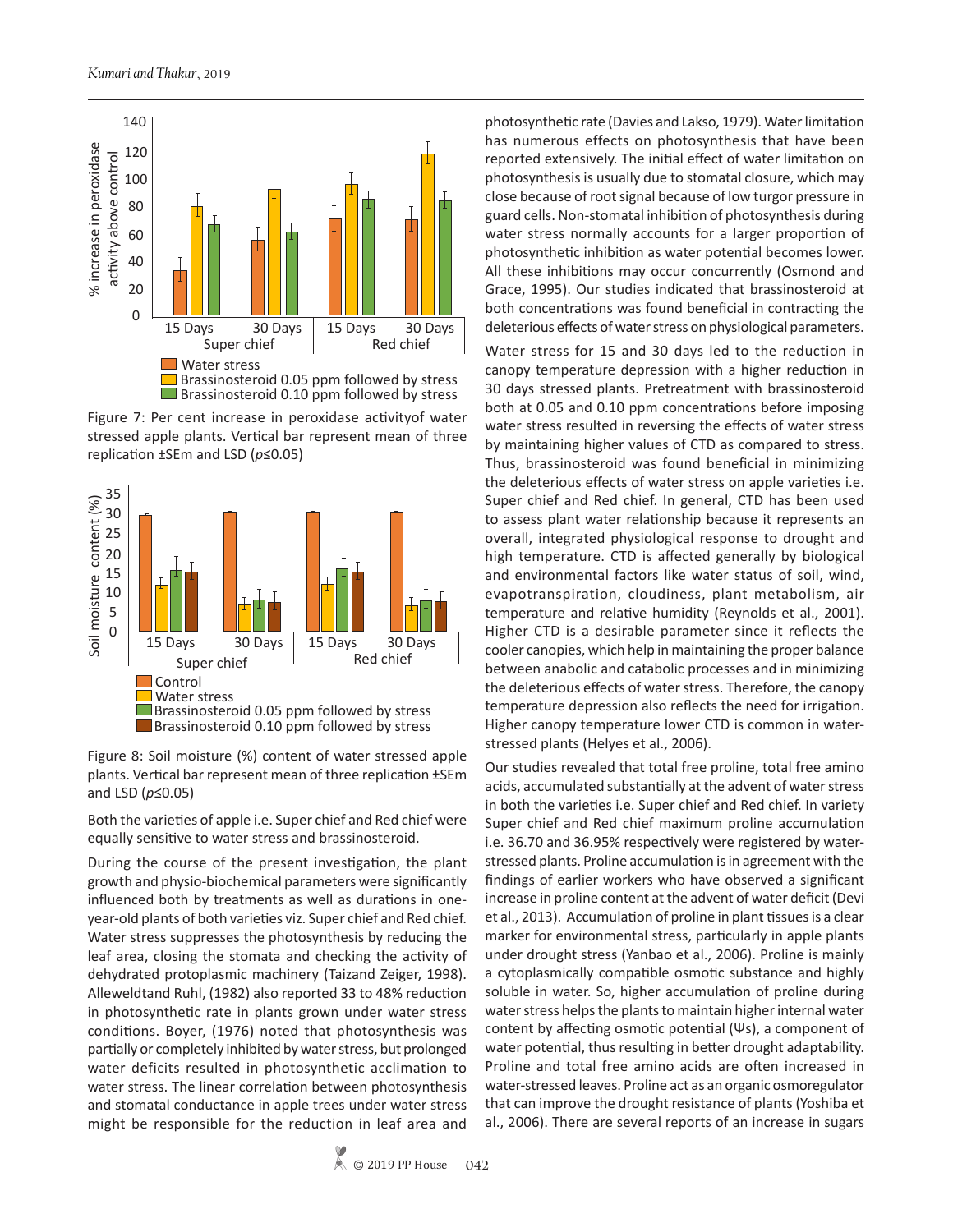solution and proline in apple under drought stress. Jie et al., (2010) reported that under drought stress proline at high levels was accumulated in different organs of apple. The role of proline in the adaptation and survival of plants under drought stress was reported by Watanabe et al. (2000). Osmotic adjustment through the accumulation of cellular solutes, such as prolinehas been suggested as one of the possible means for overcoming the osmotic stress caused by the loss of water (Mccueand Hanson, 1990) in apple plants. High level of proline enables the plants to maintain low water potentially causing the accumulation of compatible osmolytes that allows additional water to be taken up from the environment, thus causing a buffering effect of water deficit within the organism (Mousaand Abdel Aziz, 2008). Underwater stress, proline concentration can reach up to 80% of the total amino acid pool. The biochemical defence system against abiotic stress involves the amino acid proline (an osmolyte) which acts as cellular protectors largely accumulated in several plant species in response to abiotic stress and scavenge reactive oxygen species (Ashraf and Foolad, 2007). Proline also serves as a sink for energy to regulate redox potentials, a hydroxyl radical scavenger (Sauterand Dietz, 2002), a solute that protects the macromolecules against denaturation as a means for reducing acidity in the cell. In addition, our studies have also indicated substantial increase in soluble sugar content up to 69.34% over the control as well as total free amino acids content up to 125% over the control in plants subjected to 30 days of water stress as compared to 15 day stress duration, which can play an important role to overcome the deleterious effects of water stress in varieties Super chief and Red chief. Several investigators have reported the increase in soluble sugars with increasing water stress (Murakeozy et al., 2003). Accumulation of sugars has a direct connection with the physiological process such as photosynthesis, materials transfer and respiration (Pinheiro et al., 2004). Accumulation of free amino acid content in leaves of water deficit plants induced by water stress plays an important role in osmoregulation. Rai et al. (2003) observed that survival and growth of plants in water stress conditions is the result of adaptation processes such as ion transport; compartmentation of an osmotic solute; synthesis and their accumulation, which leads to the osmotic adjustment and protein, turn over for cellular repair. The increased accumulation of amino acid content is valued in response to osmotic stress since the early accumulation of free amino acid content can contribute to a greater level of stress tolerance.

Brassinosteroids resulted in the enhanced accumulation of osmolytes i.e. amino acids and proline. Osmolytes play a significant protective role in plant responses to water stress and resistance. Farooq et al. (2009) also observed that the application of BRs increased the free proline levels in rice under drought stress. The findings of the present investigation suggest that BRs are playing a positive role in combating water stress by enhancing the levels of osmoprotectants,

metabolites and the activities of enzymes in both cultivars. Our studies revealed that activity of enzymes i.e. catalase and peroxidase were significantly influenced both by treatments and durations in both the varieties i.e. Super chief and Red chief. Maximum peroxidase activity was observed for 30 days of stress which was followed by pretreatment with brassinosteroid 0.05 and 0.10 ppm before imposing water stress than control i.e. unstressed plants. The findings are in conformity with those of Anuradhaand Rao (2001) who observed that exogenous application of brassinosteroid resulted in enhanced tolerance to abiotic stresses in rice. The mitigation of water stress by brassinosteroid was associated with increased scavenging activity and removal of reactive oxygen species as reflected by elevated activities of antioxidant enzymes and peroxidase. In general, oxidative stress can cause the eventual death of plants due to excessive H<sub>2</sub>O<sub>2</sub> accumulation. Since stress factors provoke enhanced production of  $H_2O_2$ - metabolizing enzymes such as superoxide dismutase, catalase, ascorbate peroxidase, peroxidase and glutathione sulfotransferases (Sofo et al., 2015). Phytotoxicity from water stress is closely related to the production of reactive oxygen species in plants. An imbalance between ROS production and ROS scavenging leads to oxidative burst. ROS can react with lipids, DNA and proteins, and causes membrane damage and enzyme inactivation resulting in inhibition of plant growth (Mittler, 2002). In order to scavenge ROS and to counter oxidative stress, plants evolved an efficient antioxidant defence system. In our studies, the increase in the activity of peroxidase and catalase enzyme in stressed plants pretreated with brassinosteroid seems to cope with the harmful effects of water stress. However, it is observed that pants pre-treated with brassinosteroid 0.05 and 0.10 ppm could maintain the significantly higher activity of peroxidase and catalase in stressed plants. These findings are in conformity with those of Bajguz and Hayat (2009) who reported that BRs could regulate antioxidant enzymes such as catalase etc. in plants under different stress conditions. Fariduddin et al. (2009) also showed that 28- homobrassinoloid treatment could elevate antioxidant system including the peroxidase, catalase etc. in Brassica juncea.

## **4. Conclusion**

Water stress for 15 and 30 days led to the reduction in growth characteristics with a higher reduction in 30 days stressed plants. Pretreatment with brassinosteroid both at 0.05 and 0.10 ppm concentration prior to imposing water stress helped in minimizing the deleterious effects of water stress on apple varieties i.e. Super chief and Red chief.

## **5. Acknowledgement**

Authors are highly thankful to the facilities and funds provided by Dr. Yashwant Singh Parmar University of Horticulture and Forestry, Nauni, Solan 173 230 (H.P.) India.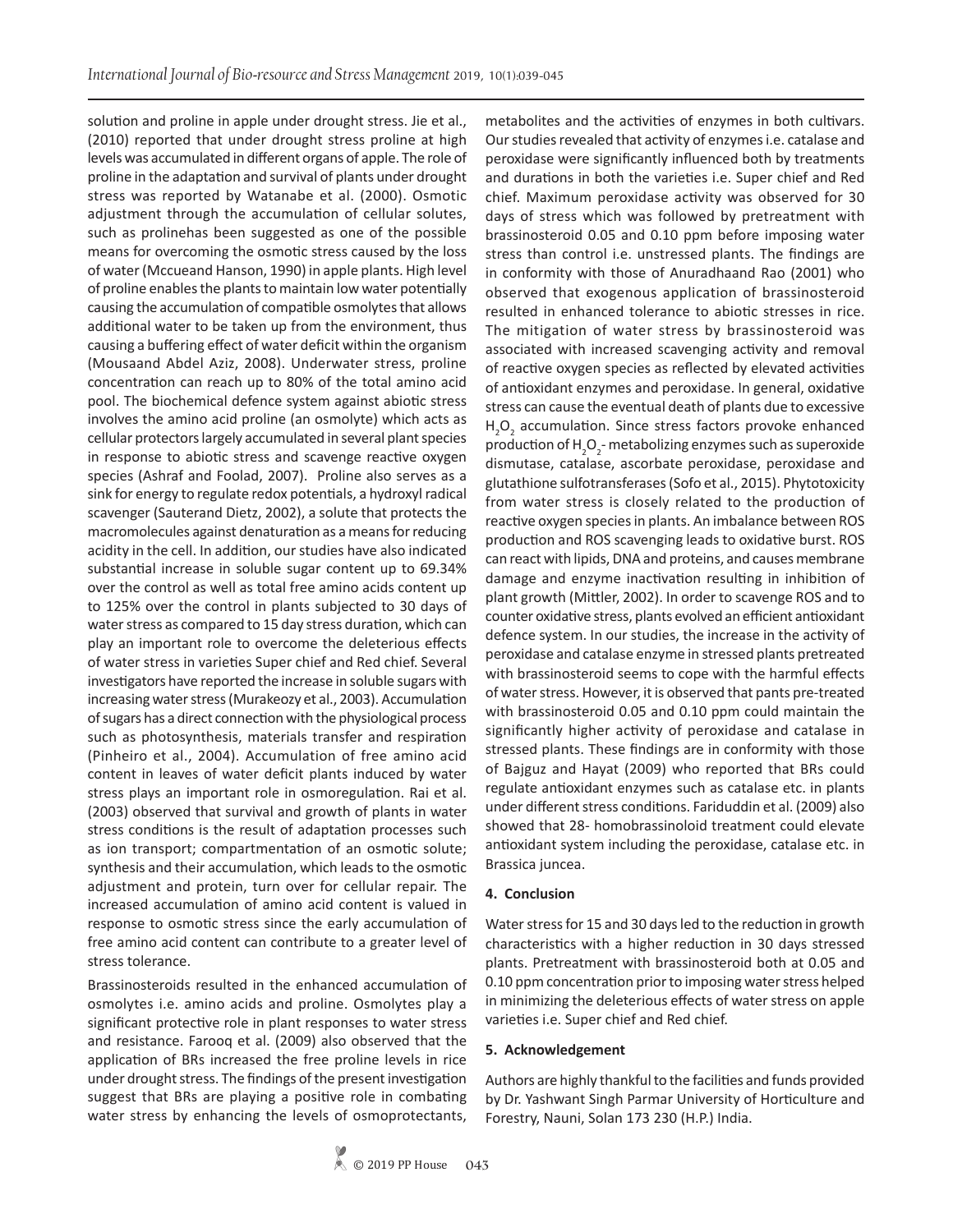## **6. References**

- Abohatem, M., Zouine, J., Harami, I.E., 2011. Low concentration of BAP and high rate of subcultures improve the establishment and multiplication of somatic embryos in date palm suspension cultures by limiting oxidative browning association with high levels of totalphenols and peroxidase activities.Scientia Horticulturae 130, 344–348.
- Ali, A., Yumei, L., Rongrong, D., Longqiang, B., Xianchang, Y., Yansu, L., 2018. The physiological and molecularmechanism of brassinosteroid in responseto stress: a review.Biological Research 51(46), 1–16.
- Alleweldt, C., Ruhl, E., 1982. UntersuchungenZumGaswechsel der Rebe. Vitis. Acta Horticulturae 171, 305–314.
- Anonymous, 2016. Administrative report of Directorate of Horticulture. Navbhahar, Chotta Shimla, Shimla-171002, Himachal Pradesh, India,http://www.hpagrisnet.gov.in.
- Anuradha, S., Rao, S.S.R., 2001. Application of brassinosteroids to rice seeds (*Oryza sativa*) reduced the impact of salt stress on growth, prevented photosynthetic pigment loss and increased nitrate reductase activity. Plant Growth Regulators 40, 29–32.
- Ashraf, M., Akram, A.N., Arteca, R.N., Foolad, M.R., 2010. The physiological, biochemical and molecular roles of brassinosteroids and salicylic acid in plant processes and salt tolerance. Critical Reviews in Plant Sciences 29, 162–190.
- Bajguz, A., Hayat, S., 2009. Effects of brassinosteroids on the plant responses to environmental stresses. Plant Physiology and Biochemistry 47, 1–8.
- Boyer, J.S., 1976. Water deficits and photosynthesis. *In*: Kozlowski T.T. (editor). Water deficits and plant growth Vol. IV, Academic Press, New York, 153–190.
- Davies, F.S., Lakso, A.N., 1979. Water relations in apple. Changes in water potential deficits and plant growth. Academic Press, New York, 153–190.
- Devi, S., Chauhan, P.S., Thakur, D., 2013. Effect of clonal rootstocks on the stomatalconductance, transpiration rate, photosynthetic rateand leaf nutrient status of apple cultivars scarletgala and red fuji. The Asian Journal of Horticulture 8(2), 653–658.
- Fariduddin, Q., Khripach, S., Hasan, S.A., Ali, B., Hayat, S., Ahmad, A., 2009. Effect of 28- homobrassinolide on the drought stress-induced changes in photosynthesis and antioxidant system of Brassica juncea L. Acta PhysiologiaePlantarum 31, 889–897.
- Farooq, M., Wahid, A., Basra, S.M.A., Din, I.U., 2009. Improving the water relations and gas exchange with brassinosteroids in rice under drought stress. Journal of Agronomy and Crop Science 195, 262–269.
- Helyes, L., Pek, Z., McMichel, B., 2006. Relationship between the stress degree-day index and biomass production and effect and timing of irrigation in snapbean (*Phaseolus vulgaris*). Acta BotanicaHungarica 48, 3–4.
- Jie, Y.Y., John, G., Streeter, Ferree, D.C., 2010. Influence of soil drought stress on photosynthesis, carbohydrates and the nitrogen and phosphorus absorb in different section of leaves and stem of Fugi/M.9EML, a young apple seedling. African Journal of Biotechnology 9, 5320–5325.
- Lee, Y.P., Takashasi, T., 1966. An improved colorimetric determination of amino acids with the use of Ninhydrin. Analytical Biochemistry 14, 71–77.
- Mccue, K.F., Hanson, A.D., 1990. Drought and salt tolerance: Towards understanding and application. Tibtech -December 8, 358–362.
- Mittler, R., 2002. Oxidative Stress Antioxidants and Stress Tolerance. Trends in Plant Science 7, 405–410.
- Mousa, H.R., Abdel-Aziz, S.M., 2008. Comparative response of drought tolerant and drought sensitive maize genotypes to water stress. Australian Journal Crop Sciences 1, 31–36.
- Murakeozy, E.P., Nagy, Z., Duhaze, Couchereau, A.Z., 2003. Seasonal changes in the levels of compatible osmolytes in three halophtytic species of inland saline vegetation in Hungary. Journal of plant physiology 160, 395–401.
- N.H.B., 2016. Annual production of fruits.National Horticulture Board, Ministry of Agriculture and Farmers Welfare, Government of India, 85, Institutional Area, Sector – 18, Gurugram-122015 (Haryana) http://www.nhb.gov.in.
- Osmond, C.B., Grace, S.C., 1995. Perspective on photo inhibition and photo respiration in field: quintessential inefficiencies of light and dark reaction of photosynthesis. Journal Experimental Botany46, 1351–1362.
- Pinheiro, C., Passarinho, J.A., Ricardo, C.P., 2004. Effect of drought and rewatering on the metabolism of *Lupinus albus* organs. Journal of plant physiology 161, 1203– 1210.
- Rai, S.P., Luthra, R., Kumar, S., 2003. Salt tolerant mutants in glycophytic salinity response (GRS) genes in Catharanthusroseus. Theoretical and Applied Genetics 106, 221–230.
- Reynolds, M.P., Trethowan, R.T., Van, G.M., Rajaram, S., 2001. Application of physiology to wheat breeding. In: Reynolds, M.P., Ortiz-monasterio, I., Nab, M.C. (Eds.), Application of physiology in wheat breeding. Mexico, D F, CIMMYT.
- Sauter, A., Dietz, K.J., Hartung, W., 2002. A possible tress physiological role of abscisic acid conjugates in root-toshoot signaling. Plant, Cell & Environment 25, 223–228.
- Singh, N., Sharma, D.P., Chand, H., 2016. Impact of climate change on apple production in India: A review. Current World Environment 11, 251–259.
- Sofo, A., Scopa, A., Nuzzaci, M., Vitti, A., 2015. Ascorbate peroxidase and catalase activities and their genetic regulation in plants subjected to drought and salinity stresses. International Journal of Molecular Sciences 16, 13561–13578.
- Taiz, L., Zeiger, E., 1998. Plant Physiology. Second edition,